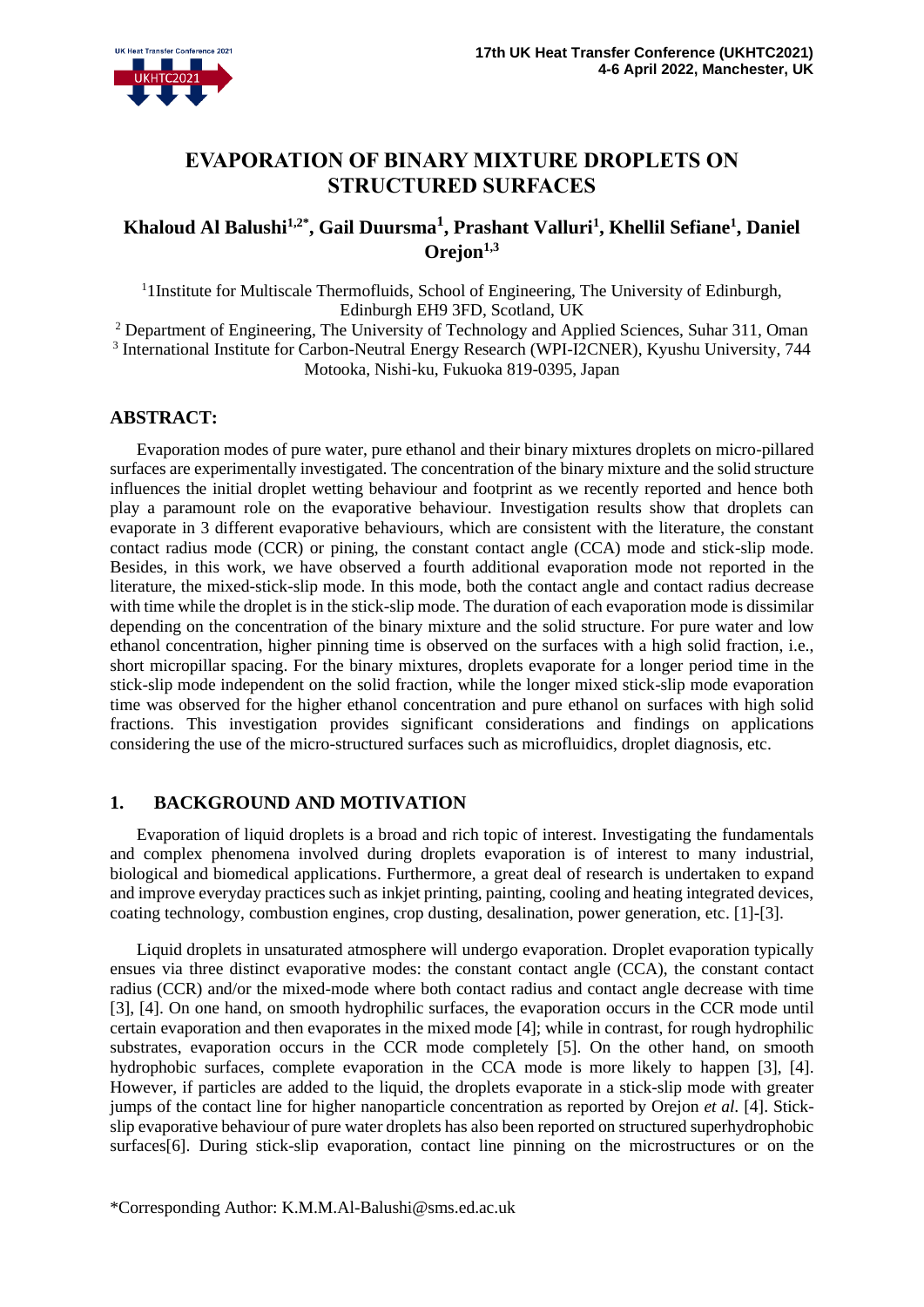nanoparticles takes place while the contact angle decreases, *i.e.*, CCR mode. Then the contact line jumps to the next microstructure and the contact angle increases. This stick-slip cycle repeats until complete evaporation [4]. Although the effect of surface structure on droplet evaporation of pure fluids has been addressed to some extent, its effect on binary mixture droplets evaporation has received lesser attention, which is of relevance to patterning and heat transfer amongst others. Binary droplets are ubiquitous and can appear upon the exposure of an organic solvent to the ambient [7].

From the above brief introduction, the importance of further understanding the fundamentals and basic science underlying the physical and physicochemical interactions taking place between solid surfaces and liquid droplets becomes clear. So, the objective of this investigation is to focus on the close interaction between structured solid surfaces and liquid droplets varying in composition on the mechanisms taking place during phase change.

#### **2. EXPERIMENTAL METHODS**

**Fluid preparation:** Pure water (W), pure ethanol (E) and their binary miscible mixtures at different concentrations on a volume basis: 100% E, 80% E-20% W, 60% E-40% W, 40% E-60% W, 20% E-80% W and 100% W were prepared, and good mixing via manual shaking is ensured.

**Surface fabrication**: Micro-structured surfaces were fabricated via Deep Reactive Ion Etching (DRIE) and coated with a hydrophobic self-assembled monolayer at the Scottish Microelectronic Centre (SMC) at the University of Edinburgh. **Figure 1** shows two surfaces of a total of 6 different structured surfaces studied. All microstructured surfaces have pillars with 10  $\mu$ m height and 10  $\mu$ m diameter, i.e., height/diameter aspect ratio equals 1, and various spacing,  $s = 5$ , 10, 20, 40, 80, 160  $\mu$ m.



**Figure 1:** Scanning electron microscopy (SEM) of two of the surfaces used in this work *s* = 20 μm spacing (top), *s* = 10 μm spacing (down). Note that droplets are place at the centre of each surface configuration and away from the boundary of different solid fractions.

**Experimental Procedure:** Small droplets of 3  $\mu$ l  $\pm$  0.2  $\mu$ l of the various concentrations were deposited gently on the micro-pillared surfaces with varying spacing. All experiments were performed in ambient air pressure with an ambient temperature of 22 °C  $\pm$  3 °C and relative humidity of 30%  $\pm$ 10%. After droplet deposition, the evaporation behaviour was observed looking at the droplet from the side, and the contact angle, the volume, the height and the base radius of the droplets were analysed and extracted in time using the Drop Shape Analyser DSA100 and the DSA1 v1.9 software from KRÜSS (KRÜSS Gmbh, Hamburgh, Germany).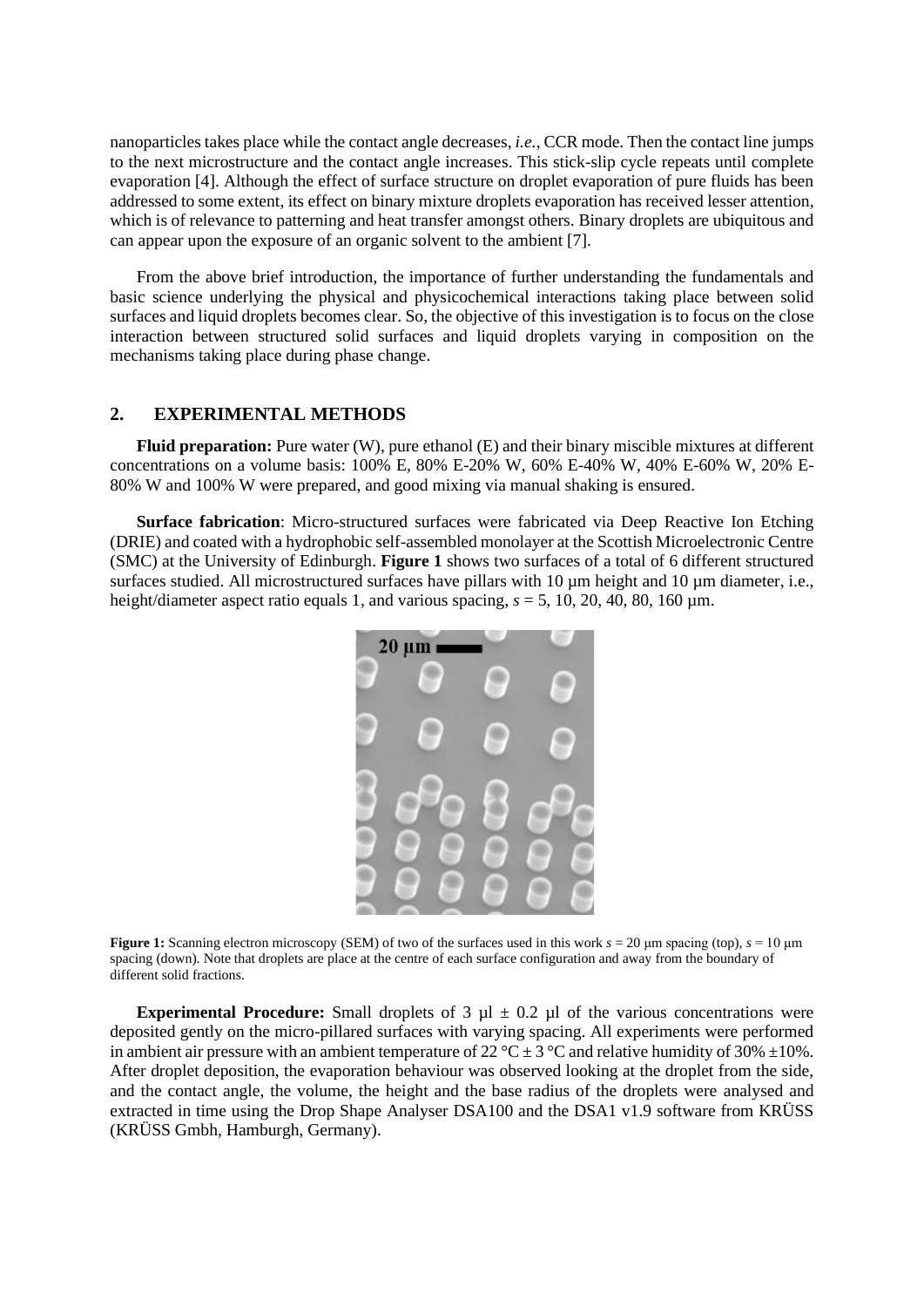# **3. RESULTS**

#### **Evaporation modes:**

**Figure 2** presents the evolution of the (top) contact angle and (bottom) radius versus time for pure water, pure ethanol and their mixtures on (left) 5 µm spacing (shortest spacing in this study) and (right) 160 µm spacing (longest spacing in this study) micro-structured surfaces. Depending on the surface structure, the nature of the liquid, and the shape of the droplet, initial apparent contact angles vary between 50° and 145°. Refer to the work of Al Balushi *et al.*, for more details on the initial wetting regime and apparent contact angles reported function of the binary mixture concentration and the solid fraction underneath the droplets[8].

On 5 µm spacing **Figure 2** (left), the maximum intrinsic contact angle was 145° for water which is consistent with the Cassie-Baxter mode, whereas the minimum contact angle was 66° for pure ethanol. As ethanol concentration increases, the contact angle decreased as a consequence of the decrease in the liquid surface tension. For pure water and low ethanol concentrations, evaporation takes place initially in the CCR mode until certain time and then it transitions into the stick-slip mode, which ensues until the end of the droplet lifetime. For higher ethanol concentration (60%, 80% and 100%) for the same spacing of pillars, there was a steep decrease in the contact angle in the CCR mode followed by the mixed mode coupled with a stick-slip mode.



**Figure 2**: Evolution of (top) the contact angle (°) and (bottom) the contact radius (mm) versus time (s), on (left) 5 µm spacing and (right) 160 µm spacing for the different binary mixtures studied.

On 160 microns in **Figure 2** (right), droplets evaporated initially in the CCR mode independent of the concentration, although different extents of pinning time were observed. For lower ethanol concentration, *i.e.*, 0% and 20% ethanol, pinning happened for the first 40% of the droplet lifetime time, while for higher ethanol concentration (40%, 60%, 80%, and 100% ethanol), it was about 4 to 15 % of the evaporation time. After that, the evaporation follows a stick-slip mode and in stick-slip mixed mode evaporation, where both contact angle and contact radius decrease as stick-slip ensues for the rest of the droplet lifetime. We note similar contact angles reported on 160 microns structured surface with those observed on a smooth flat hydrophobic surface.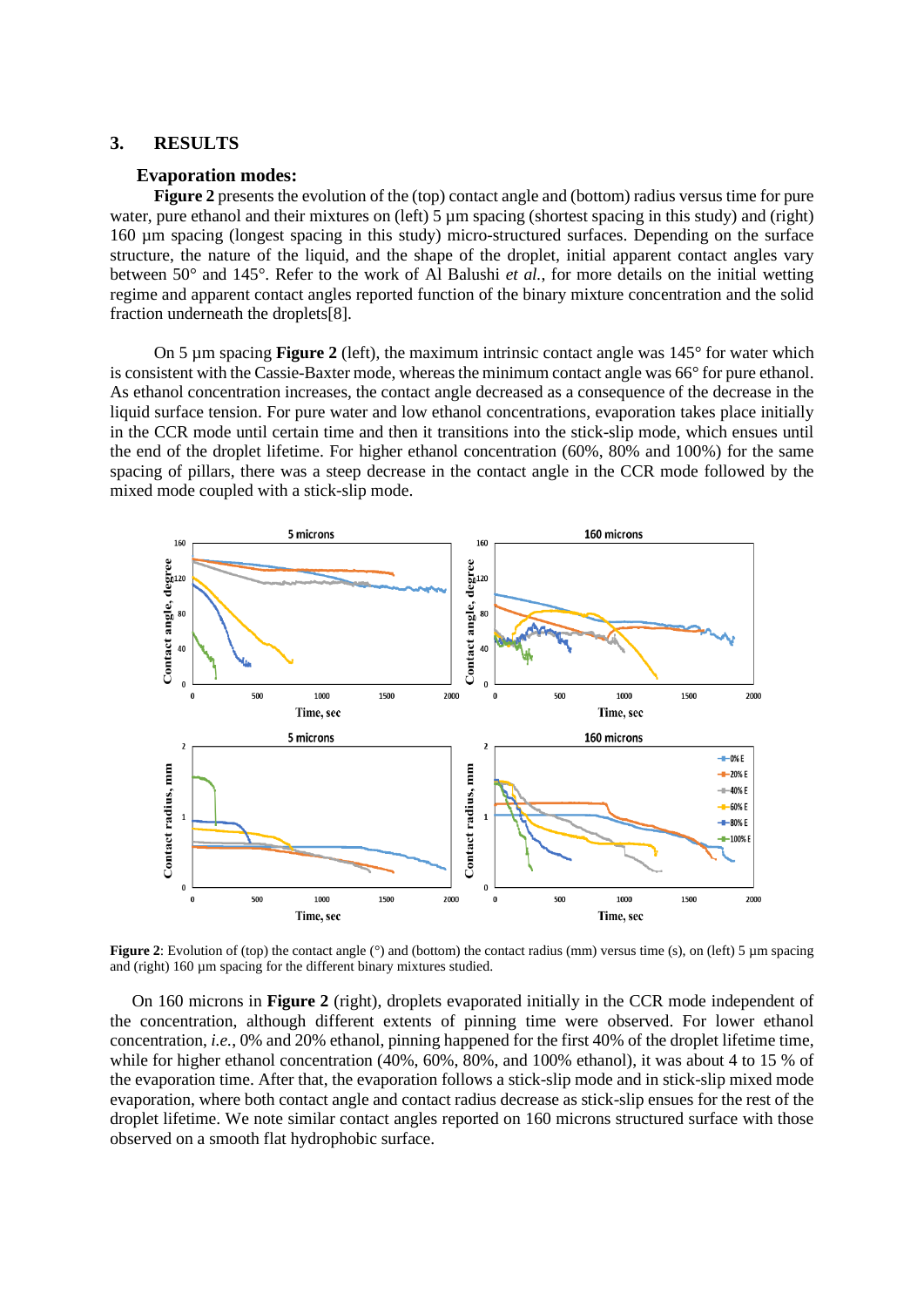### **Initial evaporation modes and duration:**

The initial evaporation stage is very important as in the presence of colloidal particles, it does control the onset of the deposits. To provide further quantification of the duration of the initial evaporative behaviour dependence on the microstructure spacing and fluid concentration, **Figure 3** illustrates the normalised initial pinning time for all fluids on all microstructured surfaces as well as on the smooth flat hydrophobic surface. For large micropillars spacing  $s \ge 40$  µm, the pinning times are relatively shorter than for short micropillar spacing  $s \le 20 \,\mu m$  independently of the binary mixture concentration. As the ethanol concentration increases, the initial pinning time decreases. On even shorter micropillar spacing, though, i.e.,  $s \le 10 \,\mu$ m, the trends and findings on the initial pinning time are not so clear when comparing the effect of pillar spacing. However, longer normalised initial pinning times are reported for lower ethanol concentrations and for pure water.



**Figure 3**: Initial pinning time normalised by the total droplet lifetime for different ethanol-water concentrations (%) on structured surfaces varying in micropillar spacing (*s*). CCA mode on flat hydrophobic surfaces is included for comparison.

# **Duration of the evaporation modes of complete evaporation process:**

For the complete evaporation, we have compared our results to the results of Xu *et al.*,[9]. In their work, they used pure water only on different structured surfaces with similar solid fractions to those used in our work. **Figure 4** shows the duration of the different evaporation modes on different solid fractions, *i.e.*, different spacing of (a) pure water from the literature[9], (b) pure water in this work, (c) 60%E, (d) pure ethanol.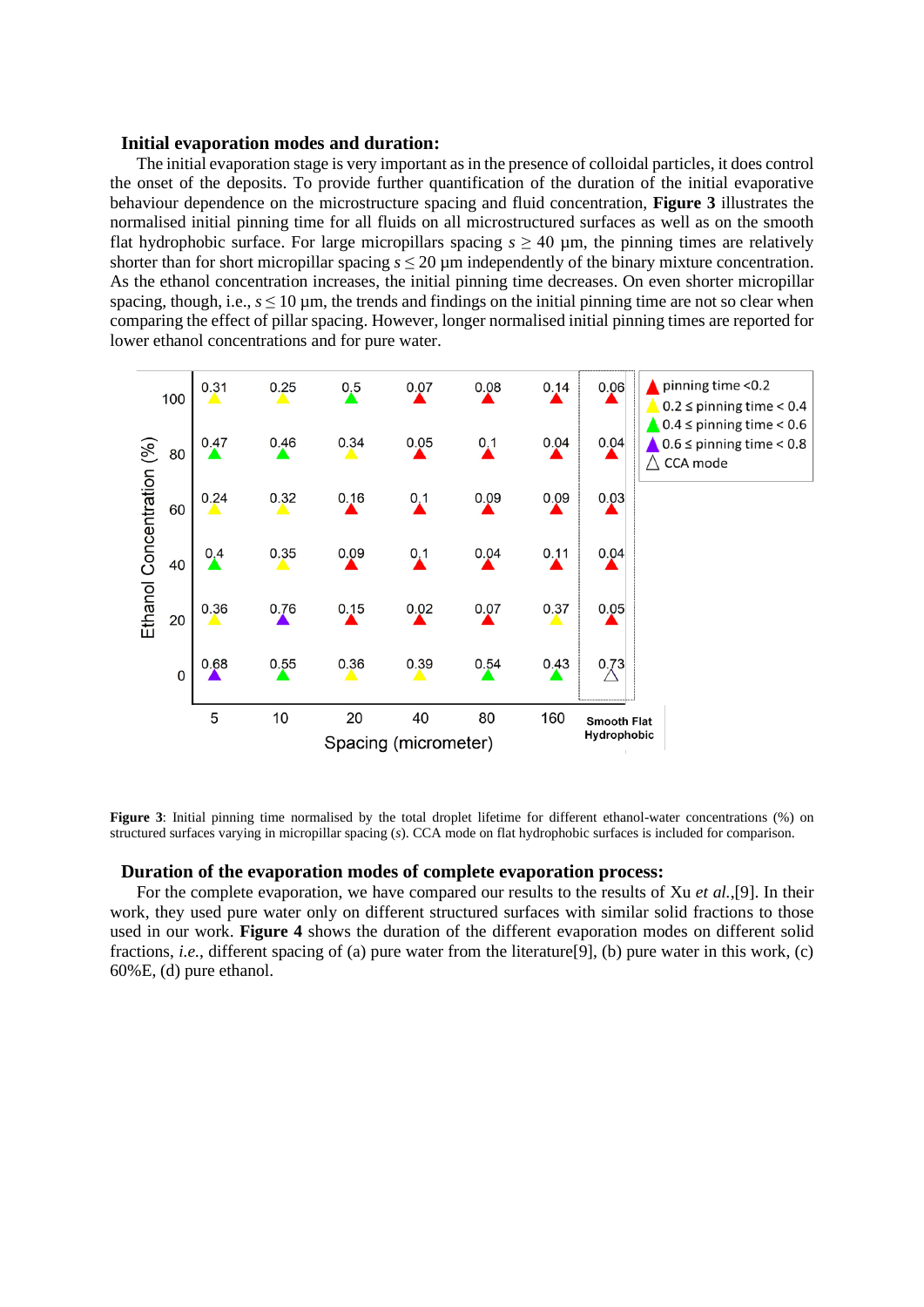

**Figure 4**: Duration in (%) of the evaporation modes for the complete evaporation lifetime of a) pure water from reference [9] b) Pure water from this work and reference [9], c) 60% ethanol, and d) pure ethanol on different structured surfaces with different solid fractions *φ* studied.

The duration of the pinning mode (filled blue triangles) is found to be longer for pure water on higher solid fraction surfaces, *i.e.*, shorter spacing, which agrees both quantitatively and qualitatively with the work of Xu *et al.*, (empty blue triangles)[9]. When looking into the stick-slip behaviour, the longest stick-slip duration (filled yellow circles) is observed for the binary mixture and intermediate solid fractions **Figure 4 (c)**. Moving to the mixed stick-slip mode, the longest duration is found to be for pure ethanol and high ethanol concentrations(60%E and 80%E) on short spacing (5µm, 10µm, 20µm and 40 $\mu$ m). In these specific cases, droplets initially wet the structure surface adopting polygonal shapes upon deposition as reported in Al Balushi *et al.*, [8]. These polygonal shapes are retained until the end of the droplet evaporation lifetime as a consequence of the presence of structures and increased roughness and the decrease on the fluid surface tension not allowing the droplet to form a spherical shape upon contact line depinning. Further analysis on the surface free energy and the droplet behaviour is undergoing to further understand the relationship between initial wetting droplet geometry and the dynamic evaporative behaviour both of them function of the surface structure and fluid interfacial tension.

# **4. CONCLUSIONS**

The evaporation behaviour of pure fluids and their binary mixtures on the structured surfaces has been experimentally investigated. Three different evaporative behaviours have been noticed: pinning, stick-slip, and mixed-mode, which are consistent with the literature; while a mixed stick-slip mode is further reported here for the first time. The extent of these evaporative modes depend greatly on the binary mixture concentration and on the micropillars spacing, which condition both the initial wetting regime as well as the dynamics of evaporation. It is concluded that by choosing the proper structure spacing coupled to the liquid properties and concentration, the initial pinning time, the droplet shape and the different durations of the evaporation modes can be tailored for specific applications and objectives, which can prove to be beneficial to many biological, microfluidics or medical applications.